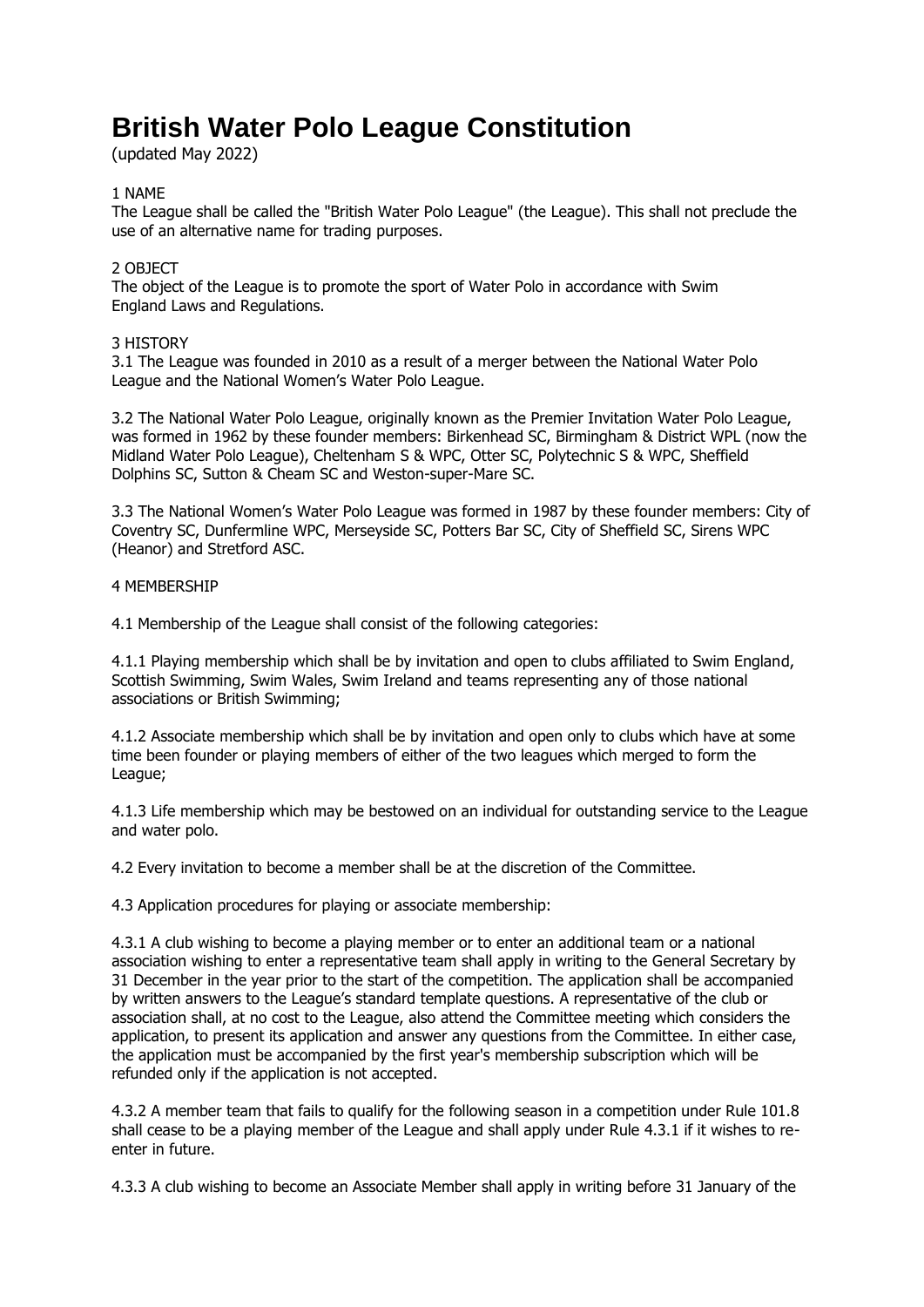year to which the application refers. The application must be accompanied by the first year's membership subscription which will be refunded only if the application is not accepted.

4.4 Restrictions on withdrawal by playing members:

4.4.1 A club withdrawing a team from playing membership shall notify the General Secretary in writing by 31 January in the final season in which they are playing.

4.4.2 A club which withdraws one or more of its entered teams after the date specified in 4.4.1 shall be liable for the annual subscription(s) for the year for that team or teams and any consequential losses which may result from the withdrawal.

4.5 Conditions of membership

It shall be a condition of affiliation to and membership of the League that clubs and their individual members shall be subject to and bound by:

4.5.1 Swim England Laws, Regulations, Rules or Conditions including, but not being limited to:

4.5.1.1 the Swim England Code of Ethics;

4.5.1.2 the Swim England Regulations relating to Child Protection and those parts of the Swim England Judicial Laws and Regulations necessary for their implementation;

4.5.1.3 whilst engaged in activities under the jurisdiction of Swim England, all the constraints and privileges of the Judicial Laws and Regulations.

4.5.2 any Rules of British Swimming, which may from time to time apply to them.

4.5.3 League Rules or any procedure or decision taken under any of those Rules which may from time to time apply to them.

#### 5 MEMBERSHIP FEES

5.1 Each playing member club shall pay an annual membership fee for each of its entered teams to the League before 31 July of the year of competition.

5.2 The membership fees for each entered team and Associate Member clubs shall be agreed at the Annual General Meeting.

#### 6 RULES

6.1 No addition or alteration to the foregoing or following rules shall be made except at the Annual General Meeting or at a Special General Meeting called for the purpose.

6.2 An amendment to a proposal for a change of Rule shall require a simple majority of those present and voting.

6.3 To be adopted, any proposal for a change of rules, whether amended or not, shall require a two thirds majority of those present and voting.

6.4 Any deviation from any provision of these Constitutional Rules shall not invalidate any procedure or decision unless that deviation raises a material doubt that the procedure or decision has been so affected by it as to prejudice the good management of the League.

7 GENERAL MEETINGS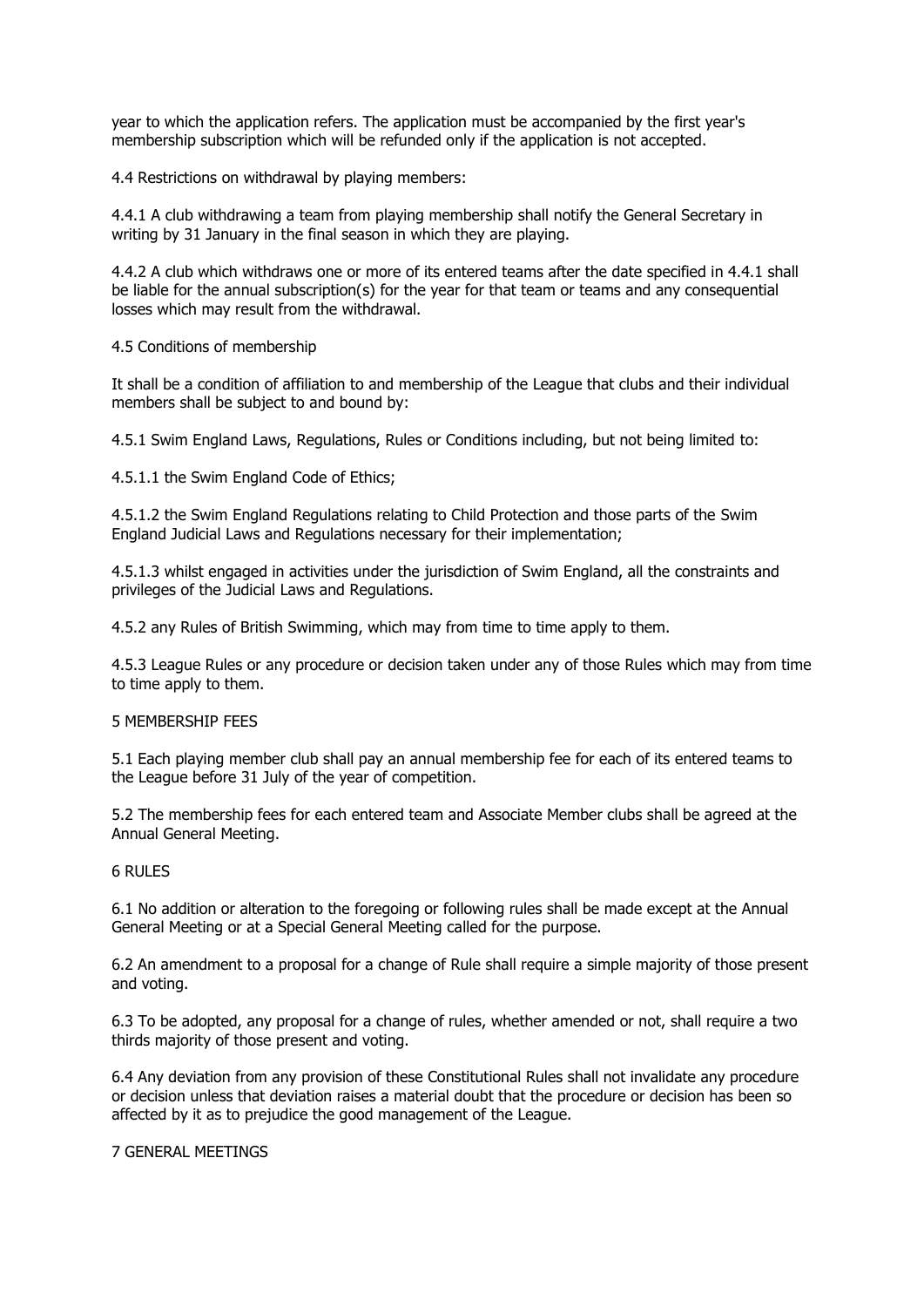7.1 The Annual General Meeting shall inter alia:

7.1.1 be held each year on or before 31 May;

7.1.2 elect from time to time a President, who shall be a member of Swim England, Scottish Swimming, Swim Wales or Swim Ireland, to serve for a term of office of three years. The President shall take office immediately election is confirmed at the Annual Meeting and shall remain in office until a successor is elected at the appropriate following Annual Meeting and takes office;

7.1.3 elect annually the following officers who shall be members of Swim England, Scottish Swimming, Swim Wales or Swim Ireland:

Chair; General Secretary; Treasurer; Match Secretary; Competition Co-ordinator; Officials' Coordinator; two Clubs' Representatives; Publicity Officer.

7.1.4 appoint annually an independent financial examiner.

7.2 The date of the Annual General Meeting shall be published at least 60 days in advance and notice of any, proposed addition or alteration to the rules to be considered by it must reach the General Secretary in writing 42 days before the published date of the meeting. The General Secretary shall advise all individuals and members eligible to attend the AGM of the proposals for Rule changes at least 21 days before the published date of the meeting.

7.3 Nominations for election as:

7.3.1 Officers must reach the General Secretary in writing 42 days before the date of the Annual General Meeting;

7.3.2 President must reach the General Secretary in writing 42 days before the date of the Annual General Meeting at which the position is scheduled for election. All nominees shall signify their willingness to stand and be proposed and seconded by persons from different member clubs.

7.4 A Special General Meeting shall be called by the General Secretary within six weeks of a written request by a minimum of ten playing member clubs or following a Committee resolution. The request or resolution shall specify the item(s) for consideration and no other business shall be transacted at such a meeting.

7.5 The Chair at all General Meetings shall be the Chair of the Committee, if present. If unwilling or unable to act, the meeting shall elect a Chair from those present and entitled to vote. The Chair shall have:

7.5.1 unlimited authority upon every question of order and shall be, for the purpose of such meetings, the sole interpreter of the League's rules governing General Meetings;

7.5.2 the right to vote on every motion. In the event of an equality of votes, the Chair shall have the casting vote.

7.6 Those entitled to vote at any General Meeting shall be the President and the officers as listed in Rule 7.1.3 and three delegates for every playing member club who must be members of the club they represent. Additional entered teams shall not entitle members to additional delegates. Associate members are not entitled to vote.

7.7 Life Members shall be entitled to attend any General Meeting and may speak but may not vote in their capacity as Life Members.

7.8 The General Secretary shall advise all individuals and members eligible to attend of the date and venue of any General Meeting at least 28 days in advance.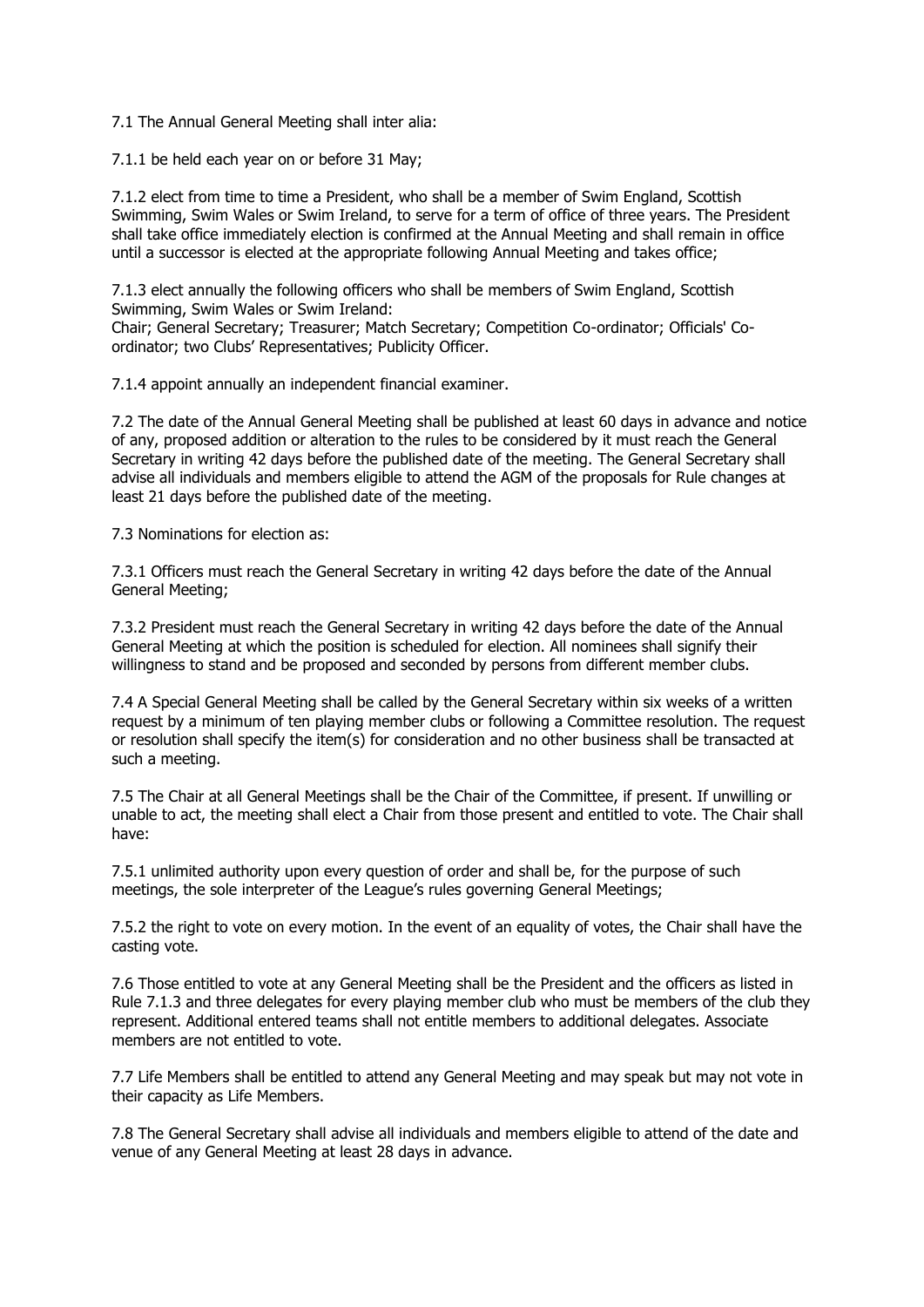7.9 A quorum at any General Meeting shall be representation from half the number of playing member clubs entitled to attend.

7.10 Any playing member club not represented by a member of that club at any General Meeting shall be fined £200 unless there are extenuating circumstances acceptable to the Committee.

8 MANAGEMENT

8.1 The day to day management of the League shall be the responsibility of the elected Committee. The Committee shall consist of the officers as listed in Rule 7.1.3.

8.2 A quorum at any Committee meeting shall consist of four of the officers, at least one of whom shall be the Chair, General Secretary or Treasurer.

8.3 The Committee shall inter alia:

8.3.1 be the managing body of the League, carry out the standing orders and generally transact all business when not otherwise provided for;

8.3.2 exercise its discretion in respect of any matter not specifically provided for in the rules of the League;

8.3.3 exercise financial control over the affairs of the League;

8.3.4 meet, providing there is sufficient business, at least four times in each year;

8.3.5 select annually those persons (who must be registered as officials with Swim England, Scottish Swimming, Swim Wales or Swim Ireland) to be invited to be members of the League's panel of officials.

8.4 The Committee may inter alia:

8.4.1 co-opt up to three additional members for a specific purpose without the right to vote;

8.4.2 appoint a sub-committee to consider and report on any question;

8.4.3 amend any League Rule which is affected by changes in FINA Rules or Swim England Laws and Regulations. Any such amendment shall be subject to the approval of the next following Annual General Meeting;

8.4.4 arrange for a representative team of the League to be selected and play against teams which it has approved;

8.4.5 promote games it deems to be in the interest of the League, whether for a representative team or otherwise;

8.4.6 finance a representative team in whole or in part from the League's funds;

8.4.7 bestow life membership on an individual for outstanding service to the League and water polo;

8.4.8 promote or support the organisation of competitions/courses that benefit the development of the sport at all levels.

# 9 FINANCE

9.1 The income and property of the League shall be applied solely to the object stated in Rule 2 and no person shall receive payment for their services as an officer or member of the League unless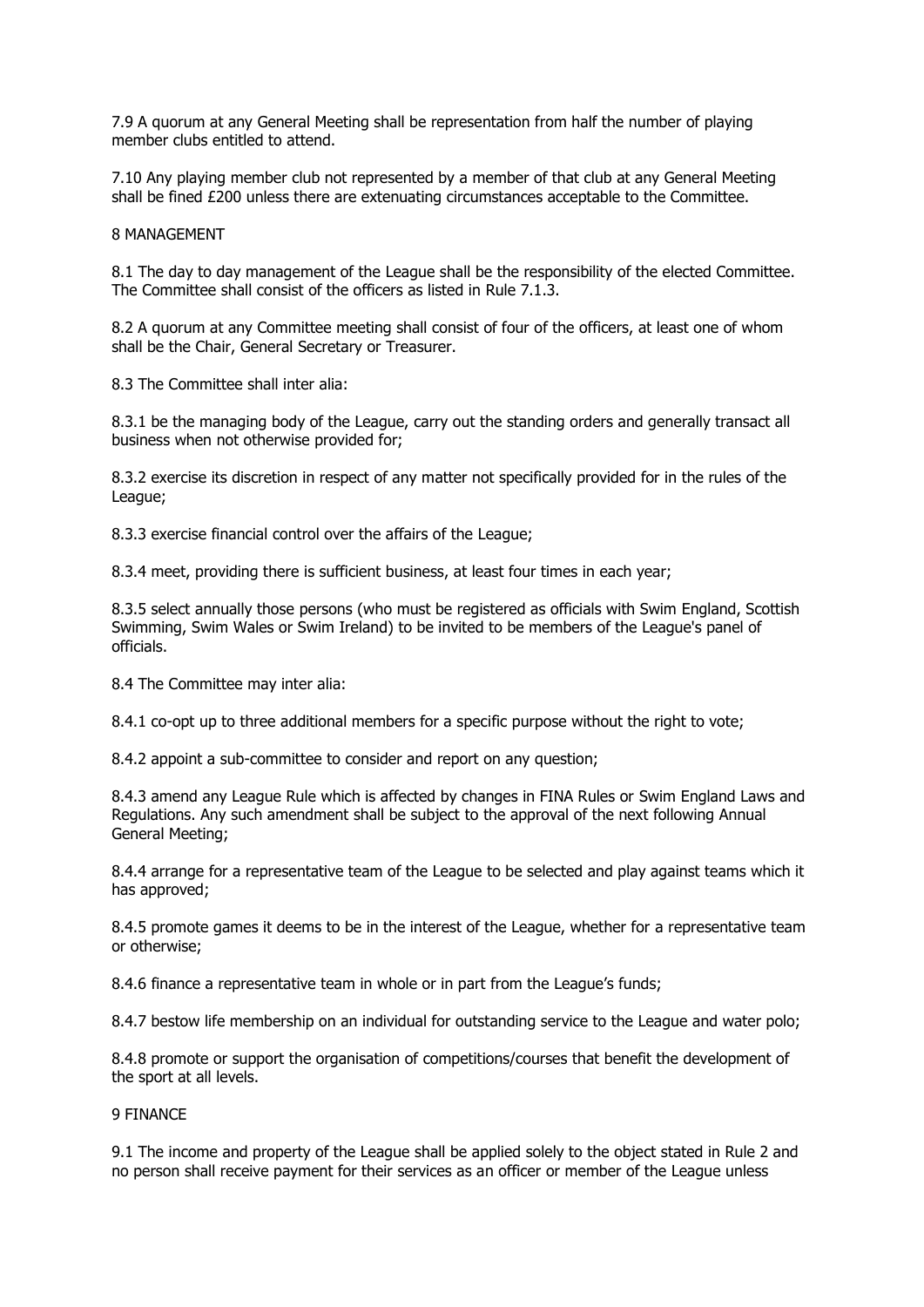approved in extenuating circumstances by a unanimous decision of the Committee present and voting.

9.2 In the event of dissolution, any income or property remaining shall be devoted to a society or club with similar aims or to a philanthropic or charitable purpose.

9.3 The financial year of the League shall terminate on the last day of March. An independently examined statement of the accounts of the League up to and including this date shall be presented at the Annual General Meeting.

9.4 All fines and/or expenses ordered by the Committee shall be paid to the League's Treasurer who shall then reimburse the benefiting club(s).

9.5 The President and members of the Committee shall be entitled to reimbursement of reasonable expenses arising directly from their activities with the League.

9.6 Each club shall be responsible for its own expenses of travel, accommodation etc. except where the relevant competition rules provide otherwise.

# 10 DISCIPLINARY

10.1 Misbehaviour by a player during a match shall be dealt with by the referee and, if one is appointed, by the Water Polo Delegate under the Laws and Regulations of Swim England.

10.2 When a player, coach or other team official receives an automatic sanction under the Laws and Regulations of Swim England, the sanction shall be served in the next available matches of the League in which the player, coach or official is eligible to participate in that same role in the same team; and that person shall be excluded from any role in that same team until the sanction has been served.

10.3 The Committee may suspend from the activities of the League any club or team which fails to pay within 30 days of notification any fines and/or expenses awarded. Notice of the possible suspension of a club or team shall be placed on the notice convening the Committee meeting and a copy sent to the club or team concerned, who shall be given the opportunity to state a case to the Committee either in writing or in person by their choice. No resolution to suspend a club or team shall be adopted unless carried by a majority of two thirds of the Committee members present and voting.

10.4 The Committee may impose a fine not exceeding £200, suspend from the activities of the League or take other appropriate action against any club, team or individual whose conduct is deemed contrary to the interests of the League by deliberate infringement of its rules or any action, or lack of action, prejudicial to the League's operation and/or reputation. The club, team or individual shall be notified of the complaint and given three days from receipt of notification to respond in writing to the General Secretary.

# 11 ASSETS

11.1 All trophies are the property of the League.

11.2 Trophies shall be returned to the General Secretary or other nominated person in good condition at such place and at such time as may be requested after the conclusion of the relevant League competition. A club failing to comply shall be fined £50.

11.3 Clubs shall be responsible for the cost of repairs to trophies and travelling cases which are damaged while in their possession.

#### **Competition Rules**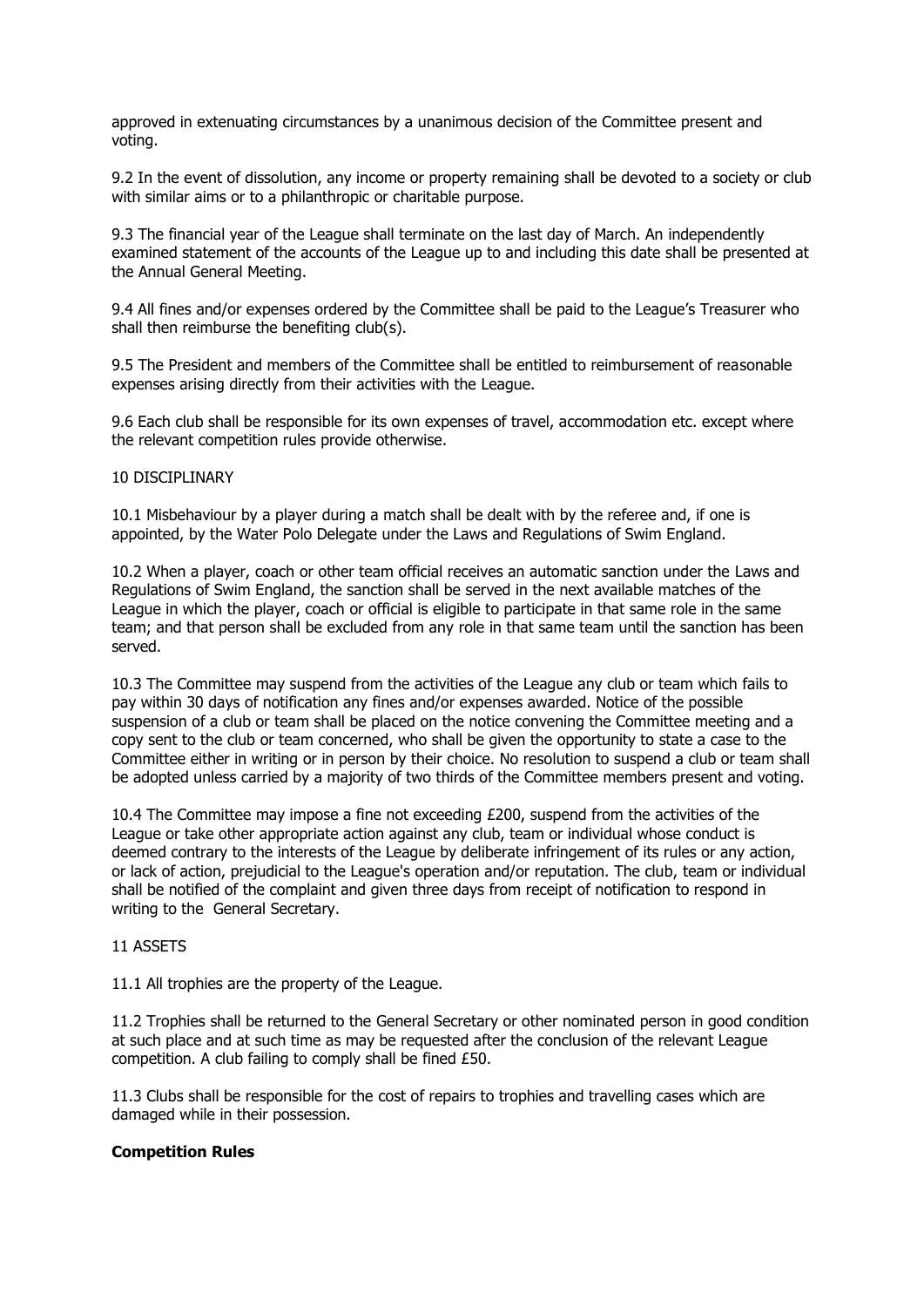# 100 APPLICATION

Rules 101 et seq. shall apply, as appropriate, to all competitions played as leagues, Cup and Qualification events held under the jurisdiction of the British Water Polo League.

# 101 COMPETITION

101.1 The competition shall be conducted annually between 1 September and the end of March for the league stages, and the end of May for the Champions Cup (see Rule 110.1). A variation to the playing season may be granted at the discretion of the Chair, General Secretary, Match Secretary and Competition Co-ordinator but shall only be authorised in exceptional circumstances.

101.2 The League shall at the start of each season consist of up to five divisions for men and four for women, with a maximum of eight teams in each division.

101.3 Where divisions split to form separate competitions midway through the season, results from the first phase of the season shall not be carried through to the second half.

101.4 Where divisions have split to form separate competitions midway through the season, the form the competition takes for teams in the lowest level of the League ladder shall be at the discretion of the Committee.

101.5 In all divisions the teams shall play at shared venues as organised and directed by the Committee.

101.6 Two points shall be awarded for a win and one point for a draw.

101.7 If, in any division, either in phase one or phase two of the season, two or more teams have equal points, the placings shall be decided by considering the following factors in order until precedence is established:

101.7.1 the team gaining most points in matches between those teams;

101.7.2 the team with the greatest goal difference in matches between those teams;

101.7.3 the team scoring most goals in matches between those teams;

101.7.4 the team with the greatest goal difference overall;

101.7.5 the team scoring most goals overall.

In the event of continuing equality, the placings shall be decided by lot.

101.8 At the end of the season, positions 6, 7 and 8 in the lowest men's and women's divisions of the League ladder for the following season shall be filled by a competition (if required) between the teams finishing in these positions and any approved new applicants (and in such a manner as the Committee specify) to determine who shall be invited under Rule 4 of the Constitution for the ensuing year. The cost of this competition shall be shared equally by the participating teams.

101.9 If a club has two teams competing in the League, those teams shall not be permitted to compete in the same division in the same year. If, either after phase one of the season or after automatic promotions/relegations have been decided at the end of a season, a situation results which causes a breach or potential breach of Rule 101.9, any of the following actions may be taken to prevent it:

101.9.1 Withdrawal of automatic promotion from the second team and transfer of promotion to the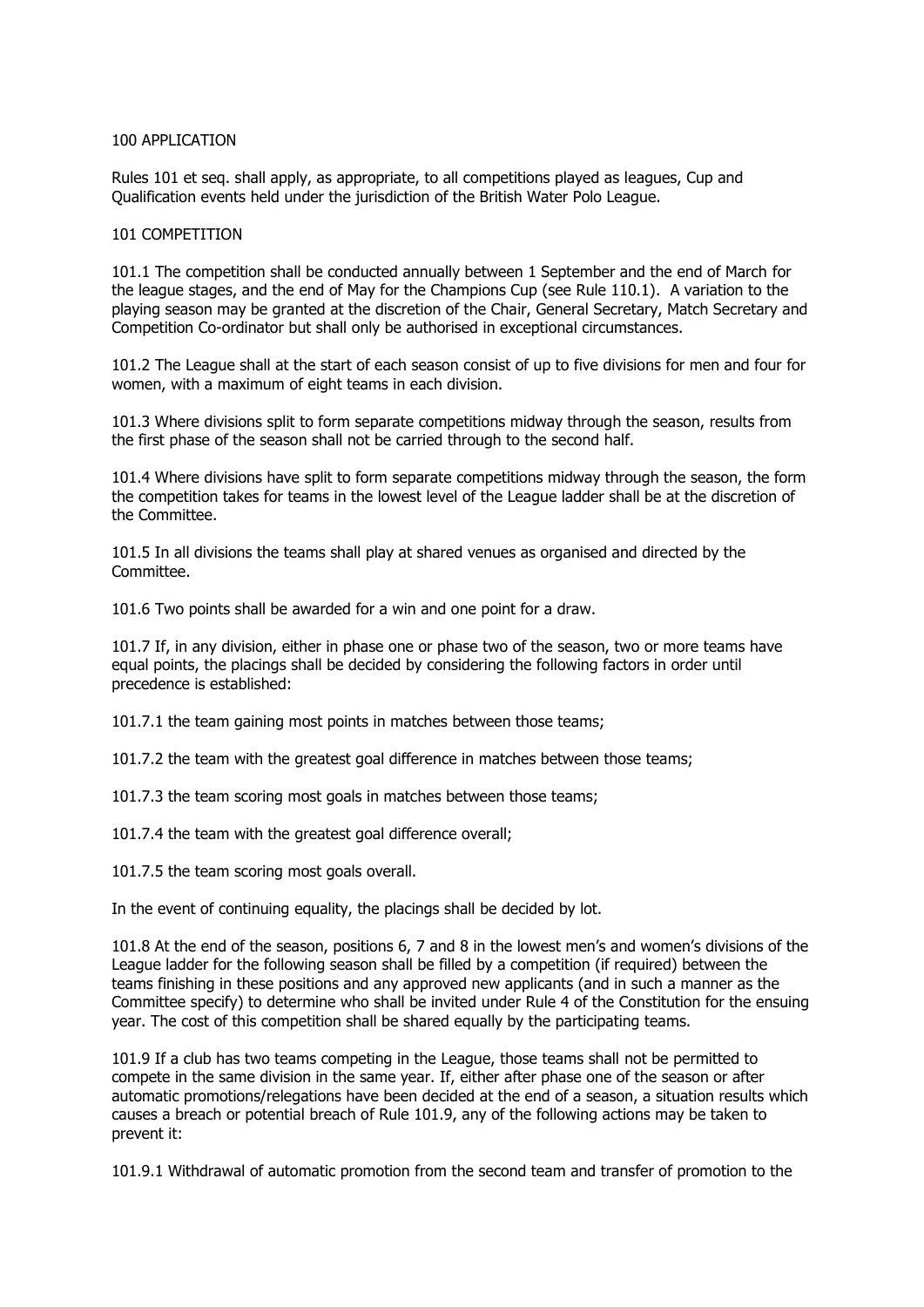team finishing in second place;

101.9.2 Reallocation of the second team to a lower division, irrespective of its placing, and possible relocation of other teams to restore the balance of numbers;

101.9.3 Withdrawal of the second team's playing membership and possible reallocation of other teams to restore the balance of numbers.

# 102 FIXTURES

102.1 League fixtures for the following season shall be designated by the League and published on or before 1 June. These shall, wherever possible, be so arranged that teams have every second weekend free of matches.

102.2 All games shall be scheduled for a Saturday or a Sunday.

# 103 REGISTRATION AND ELIGIBILITY

103.1 All competing players, coaches and other team officials must be registered with their country's national associations as eligible competitors or as club members in the appropriate category for the club they represent in the league. No person shall be registered with the League as a player for more than one club in that season. For qualification tournament registration details, see 103.8.

103.2 Each team shall by midnight on 31 July submit registrations of players, coaches and other team officials using the League's online Registration System. A player who is registered with one team in a club may also act as coach (or other team official) for all teams in that club. It is the responsibility of the teams to ensure all players are correctly registered with their participating club's national association.

103.3 If a club enters more than one team in the League, each set of players shall be separately registered with the League and, with the exception of the situation described in 103.4, there shall be no interchange between them during the season.

103.4 A player registered with a team may, if the player has not played for that team during the season, transfer to another team, providing application is made to the Match Secretary in accordance with Rule 103.6. This rule shall not apply to a player restricted by Rule 103.8 to playing solely for that team.

103.5 No player registered with the League shall be permitted to coach another team competing in the same division.

103.6 All applications for registration of players, coaches or other team officials after the due date must be made using the League's online registration system, a fee of £5:00 per player, coach or other team official to be charged to the club's account at the end of the season. To be valid for a shared venue event, the application must be entered on the online registration system by midnight of the Wednesday prior to the weekend of the event. A player, coach or other team official may not play for/represent their team until the registration is checked and published as valid on the online registration system.

103.7 If a player or team official participates in a match without a valid League registration for that team, the Committee shall take one of the following actions:

103.7.1 Apply a fine of £5 per non-valid player per match and deduction of two points per match. The offending club shall also forfeit any points gained from such a match. The non-offending club shall retain any points gained from such a match but, where no points are gained, have the option of recording a nil-nil score.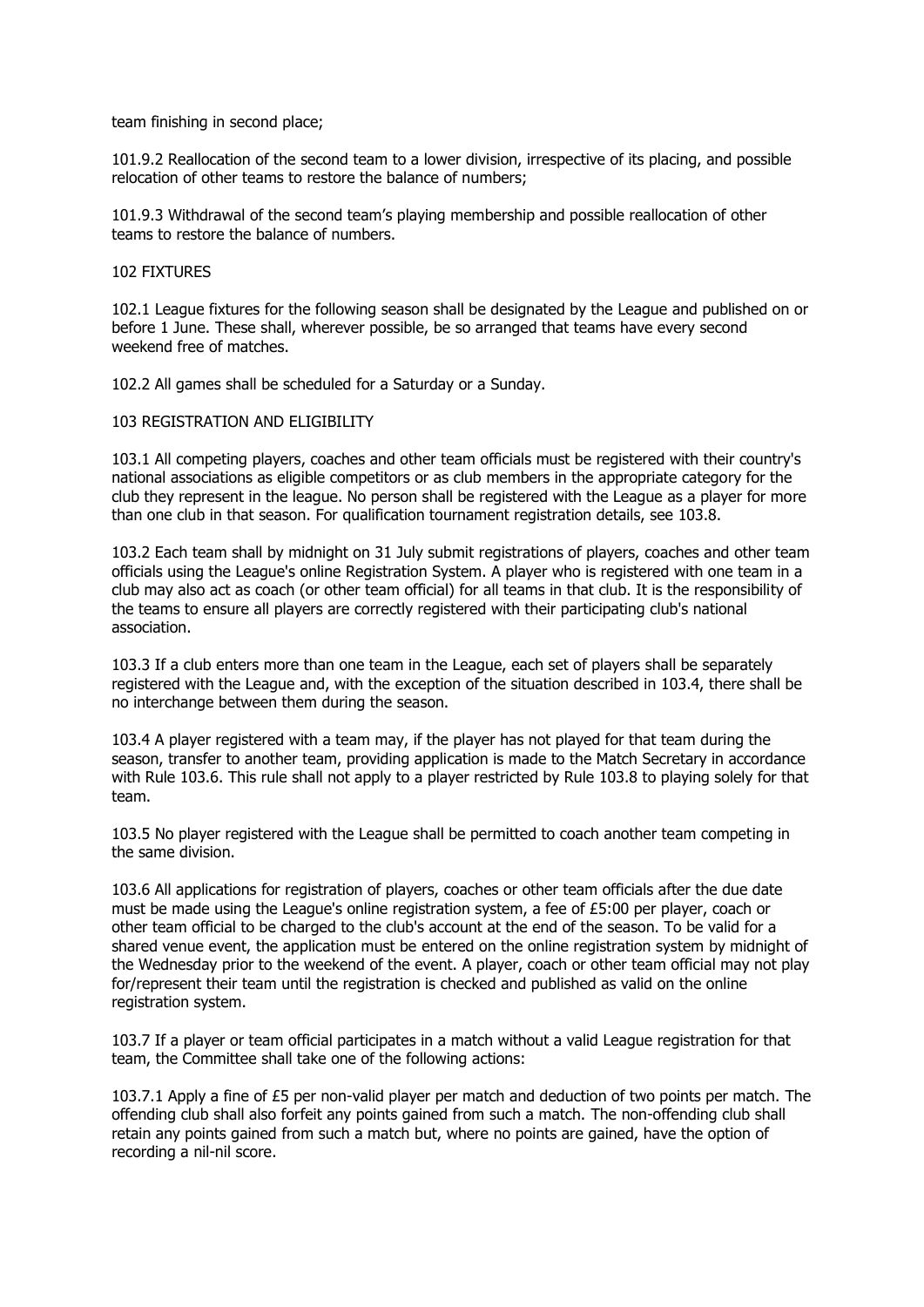103.7.2 Apply a fine of £25 per non-valid team official per match.

103.7.3 If the player has a valid League registration for another team, the match shall be deemed a non-fulfilment and Rule 108.2 apply.

103.7.4 If the player or team official is not appropriately registered through their participating club's national association, the match shall be deemed a non-fulfilment and Rule 108.2 apply.

103.8 A current or applicant team taking part in a competition under Rule 101.8 may register players who have already played for another team during that season. If a current or applicant team qualifies for the League, each of its participating players shall be restricted to playing solely for that team during the following season. If a team fails to qualify, players participating for that team shall be entitled to register for another team in the following season.

# 104 EQUIPMENT AND FACILITIES

104.1 Caps of the appropriate colours shall be provided by each club for its own team. A club failing to provide its own hats may be subject to a fine not exceeding £10.00.

104.2 All matches shall be played in pools with temperatures applying in FINA Rules.

104.3 All matches shall be played in pools with sizes designated in FINA Rules.

104.4 The duration of games shall be for all divisions in accordance with FINA Rules, except that the intervals between periods shall be two minutes.

# 105 ORGANISING AGENT

The League shall appoint an event manager for each shared venue event who shall be responsible for ensuring that the league's rules are complied with and all expenses forwarded to the Treasurer for payment.

#### 106 REFEREES

106.1 Sufficient referees from the League's panel shall be appointed by the Officials' Sub Committee to each shared venue event and the appointments published. The Officials' Co-ordinator shall have the authority to appoint referees, where necessary, subsequent to the publication of the list.

106.2 Except where necessary to ensure a game being played, a referee shall not be allocated to a match in a division in which the referee is registered as a player or team official.

106.3 Should one referee fail to appear for a match, the event manager, in liaison with the delegate where relevant, shall appoint another from the League's panel. If this is not possible, the event manager may appoint any other referee or decide that the original referee shall conduct the match alone. No delay to the advertised time of start shall be permitted either to await the arrival of the appointed referee or to await the arrival of a second referee if one referee is present to start the game.

106.4 Should both referees fail to appear for a match, two others shall be appointed by the event manager in liaison with the delegate where relevant, preferably from the League's panel, but, if this is not possible, any referee may be appointed. If only one referee is available, the game shall be conducted with one referee.

106.5 If for any reason a game is started with one referee and a second referee becomes available to officiate in time for the normal commencement of the third period of the game, the last two periods of the game shall be conducted with two referees.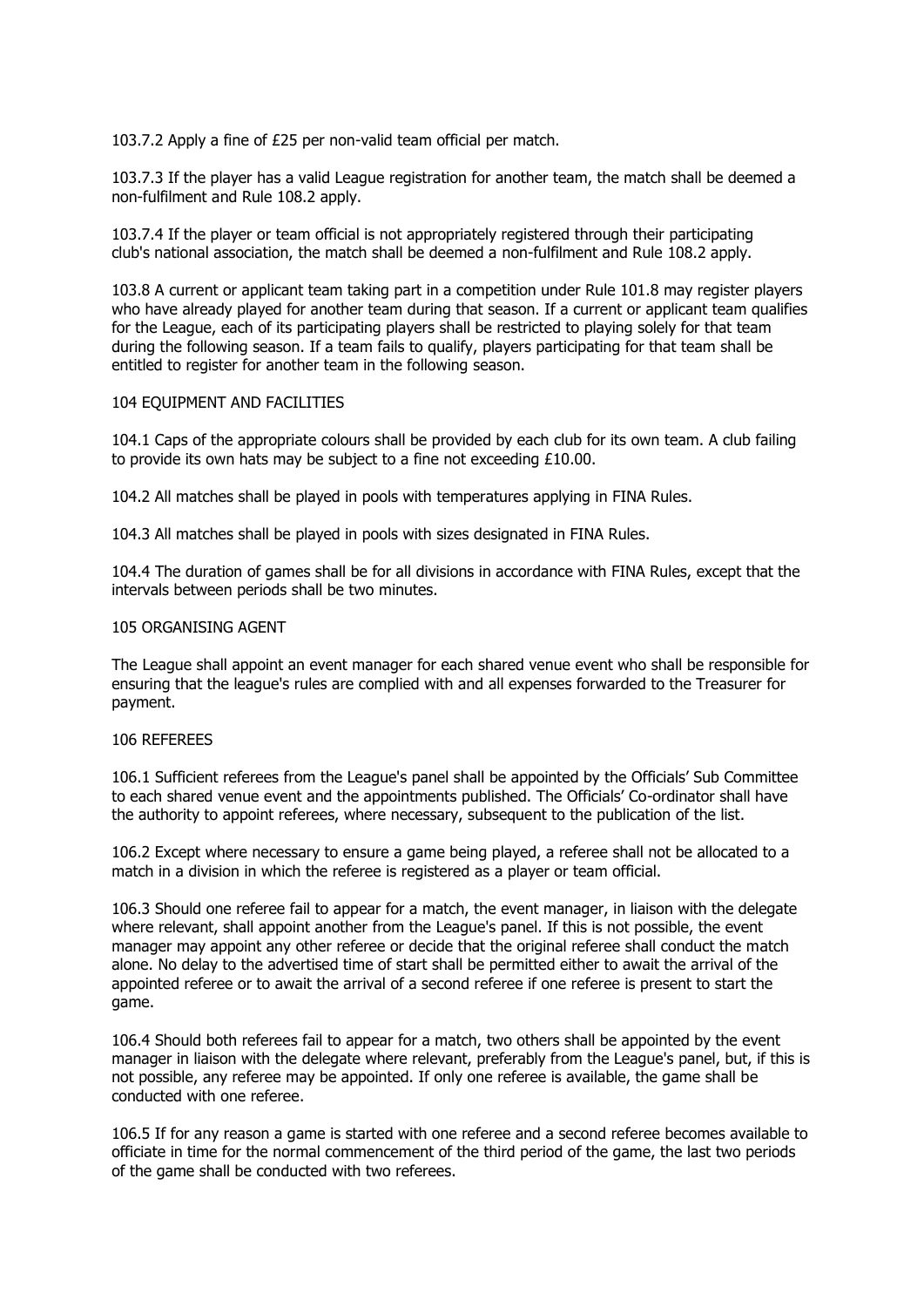# 107 MATCH RECORDS

107.1 Each team captain or coach shall, at least 30 minutes before a game is due to start, submit on the official League form a list of players (with cap numbers) and team officials for that match, including their relevant national association registration numbers. Players listed with a cap number on the official League form shall be deemed to have participated in that match, whether or not they entered the water.

107.2 At the end of each match, each referee shall check and sign the match record sheet, which the event manager shall then upload to the League website.

107.3 Each team shall within seven days of each match complete the league form assessing the performance of the referees and return it electronically via the League's data management system. A team which fails to comply shall be fined £5 on each occasion.

107.4 A team using the data system to assess a referee as deficient must add an explanation for that grading in the box provided, enabling review by the League's Delegate Group.

#### 108 NON-FULFILMENTS

108.1 If a team fails to have seven players available to start a shared venue match at the notified time of start, the match shall be cancelled by the event manager. In the event of such a cancellation, the match shall be treated as a non-fulfilment.

108.2 If a team fails to fulfil any of its engagements, the secretary of each team and the event manager shall within three days submit a written report to the Match Secretary, who shall in turn place the reports before the Committee. The Committee may decide on any course of action it considers appropriate, including, but not being limited to, ordering any of the following:

108.2.1 the rescheduling and playing of the unfulfilled engagement;

108.2.2 the award of the points for the unfulfilled engagement to the non-offending team(s);

108.2.3 the award of a 0 - 0 score;

108.2.4 the payment of a fine by the offending club or team equivalent to the incurred expenses of the non-offending club(s), plus a sum not exceeding £150.00 per match. Any claim for incurred expenses must be sent to the General Secretary within two weeks of the infringement. This may include:

108.2.4.1 the necessarily incurred expenses of the non-offending club; plus

108.2.4.2 a sum not exceeding £400 per match to cover pool costs; plus

108.2.4.3 a sum not exceeding £300 per match to cover any other expenses.

108.2.5 the reimbursement by the league of the necessarily incurred expenses to the non-offending club(s) or team(s).

108.2.6 the deduction of points from the total of the offending team as follows: For the first offence, two points; for the second offence, three points; for the third and any subsequent offence in the same season, four points.

108.2.7 the placing of the offending team at the bottom of its division at the end of the season irrespective of the number of points gained.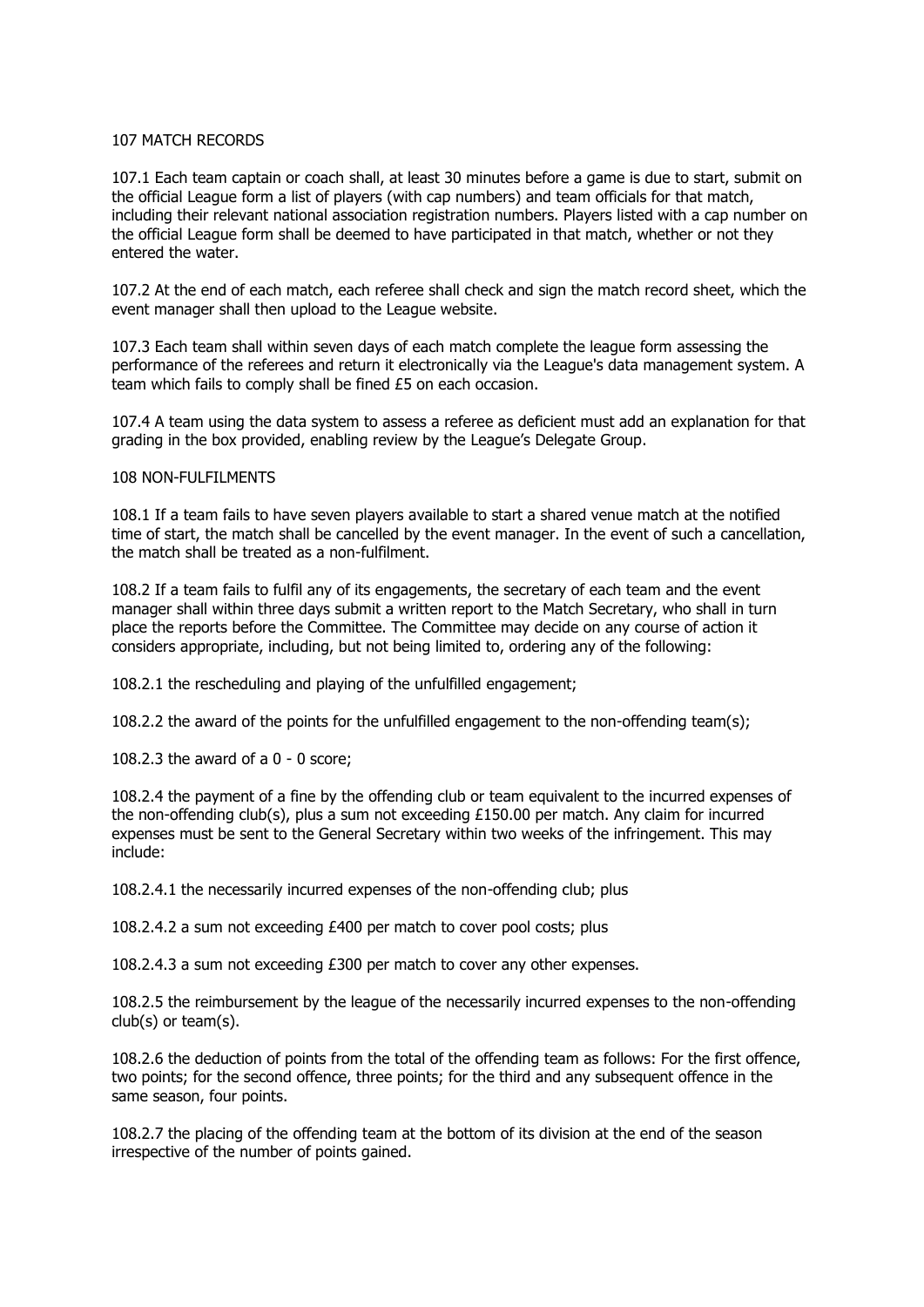#### 109 FINANCE

109.1 The League competition shall be so organised that the promotional expenses of each division are financially separate, self-supporting and not a burden on the general funds of the League.

109.2 Promotional expenses shall include the cost of bath hire, officials' expenses and any other expense approved by the Committee. For each shared venue event the promotional expenses shall be allocated to each club pro rata to the games scheduled at that event for that club.

109.3 Each competing club or team shall be required to deposit with the League on or before each shared venue event a sum of money fixed by the Committee sufficient to cover any anticipated costs falling due for payment. This amount shall be paid by 31 July in the year of competition by a lump sum. Alternatively, the amount (plus five per cent) shall be paid monthly by standing order in five equal amounts, commencing on 1 July. By participating in the League, each club guarantees that it will reimburse the League for its share of any outstanding promotional expenses, when required.

109.4 Any club that has not paid its share of the promotional expenses by the due date may be fined a maximum of  $£50$ . If the outstanding debt is not paid within two weeks of a subsequent reminder, the club will be liable to a suspension from the League until such time as the expenses have been paid. The club shall remain liable for its share of the promotional expenses whilst suspended.

109.5 A club that fails to qualify for the second phase of the League programme shall be reimbursed the appropriate proportion of monies paid under Rule 109.3.

#### 110 CHAMPIONS CUP

110.1 The Cup competition shall be conducted annually, on or before 31 May, at a shared venue as organised and directed by the Committee.

110.2 Teams qualified to take part shall be the top four finishers in the men's and women's Super 5s. If one or more of those teams choose not to participate, the place(s) shall be offered to the nextplaced team(s) at the finish of that season's phase 2 competition. No place shall be offered to a second team from the same club.

110.3 The competition shall be organised as follows: Saturday: 1. Women – Super 5s team 1 v Super 5s team 4. 2. Men – Super 5s team 1 v Super 5s team 4. 3. Women – Super 5s team 2 v Super 5s team 3. 4. Men – Super 5s team 2 v Super 5s team 3. Sunday: 1. Women – Losers Game 1 v Losers Game 3. 2. Men – Losers Game 1 v Losers Game 3. 3. Women – Winners Game 1 v Winners Game 3. 4. Men – Winners Game 1 v Winners Game 3.

110.4 The competition shall be deemed a part of the immediately preceding BWPL season and BWPL registration rules shall apply (see BWPL Rule 103), with the single exception that clubs with second teams competing in the League shall also be entitled to select players who have been registered and valid for that club's second team during the season. All players taking part in the competition shall be registered and valid to represent their club at the date of the final event of BWPL phase 2, and shall have played for their club in at least one BWPL match during phase 1 or 2 of the season.

110.5 A three-minute interval shall apply between the second and third periods (FINA Rule 12.2).

110.6 In the event of a match being drawn, the winners shall be determined via a penalty shoot-out (FINA Rule 12.3).

110.7 Delegate(s), referees and table officials shall be appointed by the League's Delegate Group and confirmed by the Committee.

110.8 Each club shall be responsible for its own expenses of travel and accommodation.